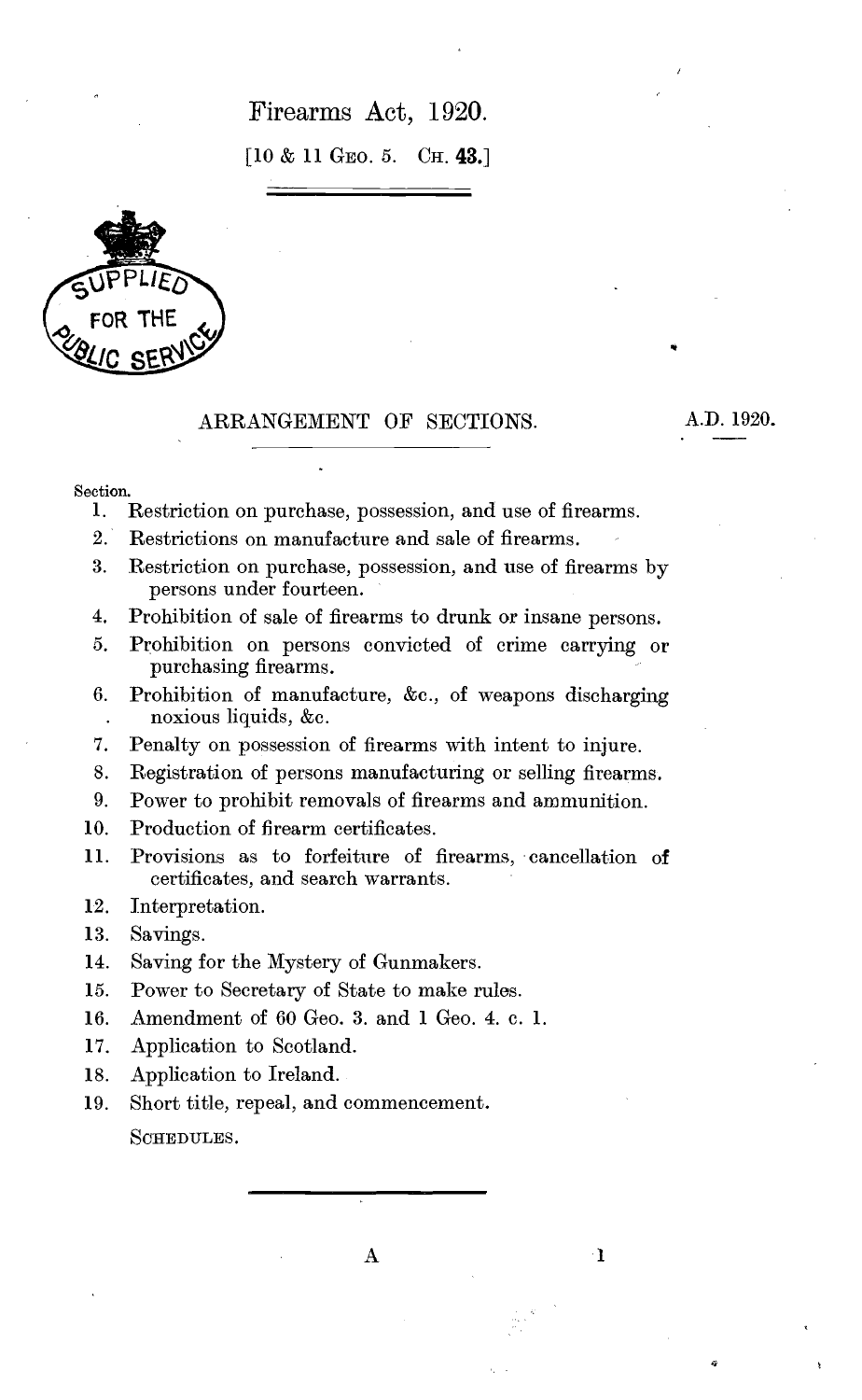

 $\sim 10^{-10}$ 

 $\mathcal{F}^{\text{max}}_{\text{max}}$ 

 $\mathcal{L}^{\text{max}}_{\text{max}}$ 

 $\label{eq:2.1} \frac{1}{\sqrt{2}}\int_{\mathbb{R}^3} \left|\frac{d\mu}{d\mu}\right|^2 \, d\mu = \frac{1}{2}\int_{\mathbb{R}^3} \left|\frac{d\mu}{d\mu}\right|^2 \, d\mu$  $\label{eq:2} \begin{split} \mathcal{L}_{\text{max}}(\mathbf{r}) = \frac{1}{2} \mathcal{L}_{\text{max}}(\mathbf{r}) \\ \mathcal{L}_{\text{max}}(\mathbf{r}) = \frac{1}{2} \mathcal{L}_{\text{max}}(\mathbf{r}) \\ \mathcal{L}_{\text{max}}(\mathbf{r}) = \frac{1}{2} \mathcal{L}_{\text{max}}(\mathbf{r}) \\ \mathcal{L}_{\text{max}}(\mathbf{r}) = \frac{1}{2} \mathcal{L}_{\text{max}}(\mathbf{r}) \\ \mathcal{L}_{\text{max}}(\mathbf{r}) = \frac{1}{2} \mathcal{L}_{\text{max}}$ 

 $\label{eq:2} \frac{1}{\sqrt{2}}\int_{0}^{\infty}\frac{1}{\sqrt{2\pi}}\left(\frac{1}{\sqrt{2\pi}}\right)^{2}d\mu_{\rm{eff}}\,.$ 

 $\label{eq:2.1} \begin{split} \mathcal{L}_{\text{max}}(\mathcal{L}_{\text{max}}(\mathbf{X}, \mathbf{X})) = \mathcal{L}_{\text{max}}(\mathbf{X}, \mathbf{X}) \\ = \mathcal{L}_{\text{max}}(\mathbf{X}, \mathbf{X}) = \mathcal{L}_{\text{max}}(\mathbf{X}, \mathbf{X}) \\ = \mathcal{L}_{\text{max}}(\mathbf{X}, \mathbf{X}) = \mathcal{L}_{\text{max}}(\mathbf{X}, \mathbf{X}) \\ = \mathcal{L}_{\text{max}}(\mathbf{X}, \mathbf{X}) = \mathcal{L}_{\text{max}}(\mathbf{X}, \mathbf{X}) \\$ 

 $\label{eq:2.1} \frac{1}{\sqrt{2\pi}}\int_{0}^{\infty}\frac{1}{\sqrt{2\pi}}\left(\frac{1}{\sqrt{2\pi}}\right)^{2\pi} \frac{1}{\sqrt{2\pi}}\int_{0}^{\infty}\frac{1}{\sqrt{2\pi}}\frac{1}{\sqrt{2\pi}}\int_{0}^{\infty}\frac{1}{\sqrt{2\pi}}\frac{1}{\sqrt{2\pi}}\frac{1}{\sqrt{2\pi}}\frac{1}{\sqrt{2\pi}}\frac{1}{\sqrt{2\pi}}\frac{1}{\sqrt{2\pi}}\frac{1}{\sqrt{2\pi}}\frac{1}{\sqrt{2\pi}}\frac{1}{\$ 

 $\label{eq:2.1} \frac{1}{\sqrt{2}}\left(\frac{1}{\sqrt{2}}\right)^{2} \left(\frac{1}{\sqrt{2}}\right)^{2} \left(\frac{1}{\sqrt{2}}\right)^{2} \left(\frac{1}{\sqrt{2}}\right)^{2} \left(\frac{1}{\sqrt{2}}\right)^{2} \left(\frac{1}{\sqrt{2}}\right)^{2} \left(\frac{1}{\sqrt{2}}\right)^{2} \left(\frac{1}{\sqrt{2}}\right)^{2} \left(\frac{1}{\sqrt{2}}\right)^{2} \left(\frac{1}{\sqrt{2}}\right)^{2} \left(\frac{1}{\sqrt{2}}\right)^{2} \left(\$  $\label{eq:2.1} \frac{1}{\sqrt{2\pi}}\int_{\mathbb{R}^3}\frac{1}{\sqrt{2\pi}}\int_{\mathbb{R}^3}\frac{1}{\sqrt{2\pi}}\int_{\mathbb{R}^3}\frac{1}{\sqrt{2\pi}}\int_{\mathbb{R}^3}\frac{1}{\sqrt{2\pi}}\int_{\mathbb{R}^3}\frac{1}{\sqrt{2\pi}}\int_{\mathbb{R}^3}\frac{1}{\sqrt{2\pi}}\int_{\mathbb{R}^3}\frac{1}{\sqrt{2\pi}}\int_{\mathbb{R}^3}\frac{1}{\sqrt{2\pi}}\int_{\mathbb{R}^3}\frac{1$ 

 $\mathcal{L}^{\text{max}}_{\text{max}}$  . The  $\mathcal{L}^{\text{max}}_{\text{max}}$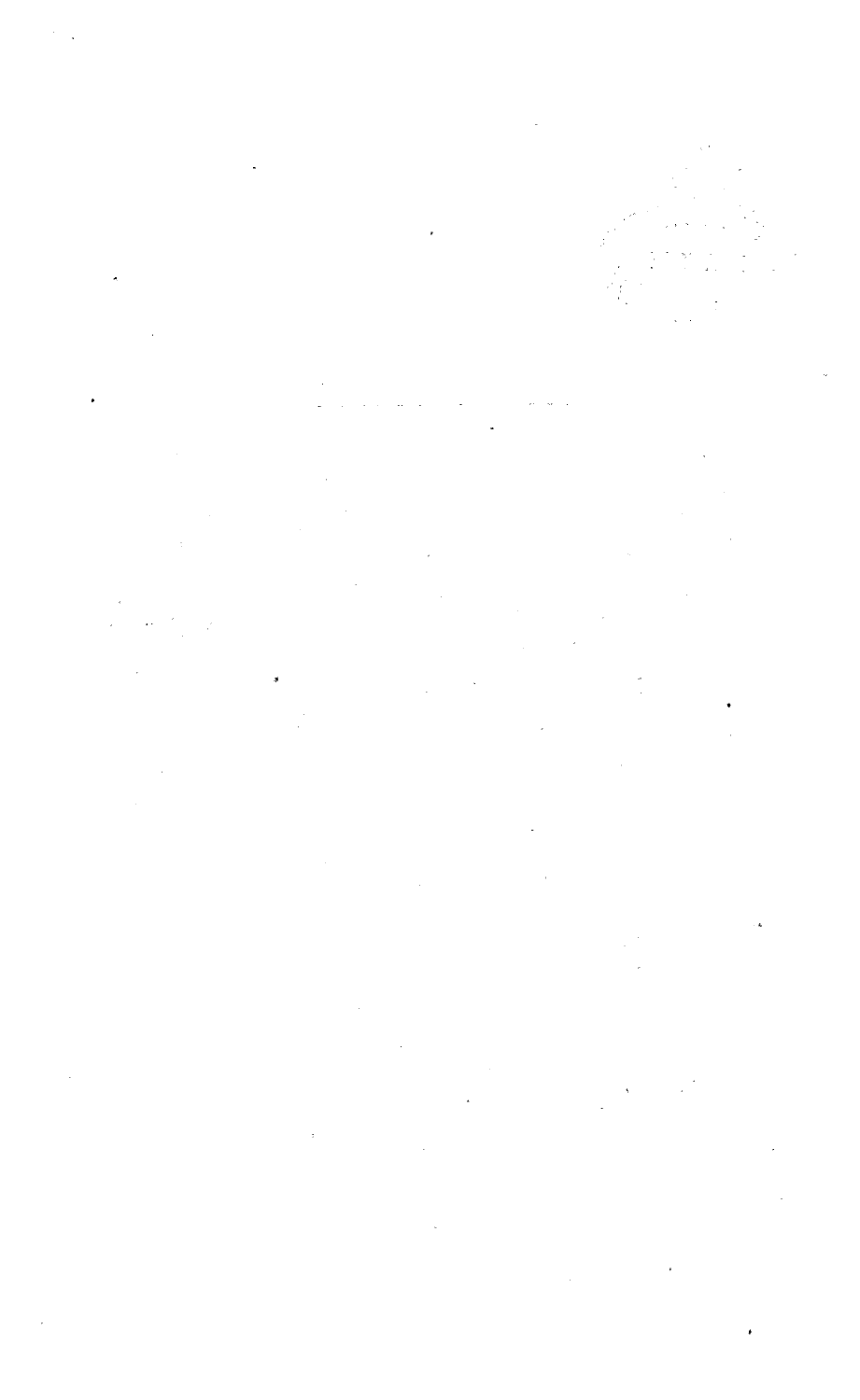

## CHAPTER 43.

# An Act to amend the Law relating to Firearms and other A.D. 1920. Weapons and Ammunition, and to amend the Unlawful<br>Drilling Act, 1819. [16th August 1920.]  $[16th$  August 1920.]

B <sup>E</sup>it enacted by the King's most Excellent Majesty, by and with the advice and consent of the Lords Spiritual and Temporal, and Commons, in this present Parliament assembled, and by the authority of the same, as follows :

1.--(1) A person shall not purchase, have in his possession, Restriction on use, or carry any firearm or ammunition unless he holds a certi- purchase, ficate (in this Act called a firearm certificate) granted under this and use of<br>section and in force at the time section, and in force at the time.

(2) A firearm certificate shall be granted by the chief officer of police of the district in which the applicant for the certificate resides, if he is satisfied that the applicant is a person .who has a good reason for requiring such a certificate and can be permitted to have in his possession, use, and carry a firearm or ammunition without danger to the public safety or to the peace, and on payment of the prescribed fee :

Provided that-

(a) a firearm certificate shall not be granted to a person whom the chief officer of police has reason to believe to be a person who by this Act is prohibited from possessing, using, or carrying a firearm, or to be a person of intemperate habits or unsound mind, or to be for any reason unfitted to be entrused with firearms ; and

(b) a, firearm certificate in respect of firearms or ammunition to be used solely for target practice or drill by the members of a rifle club or cadet corps approved for the purpose by a Secretary of State may be granted to any responsible officer of the club or corps without payment of any fee.

A2

- 3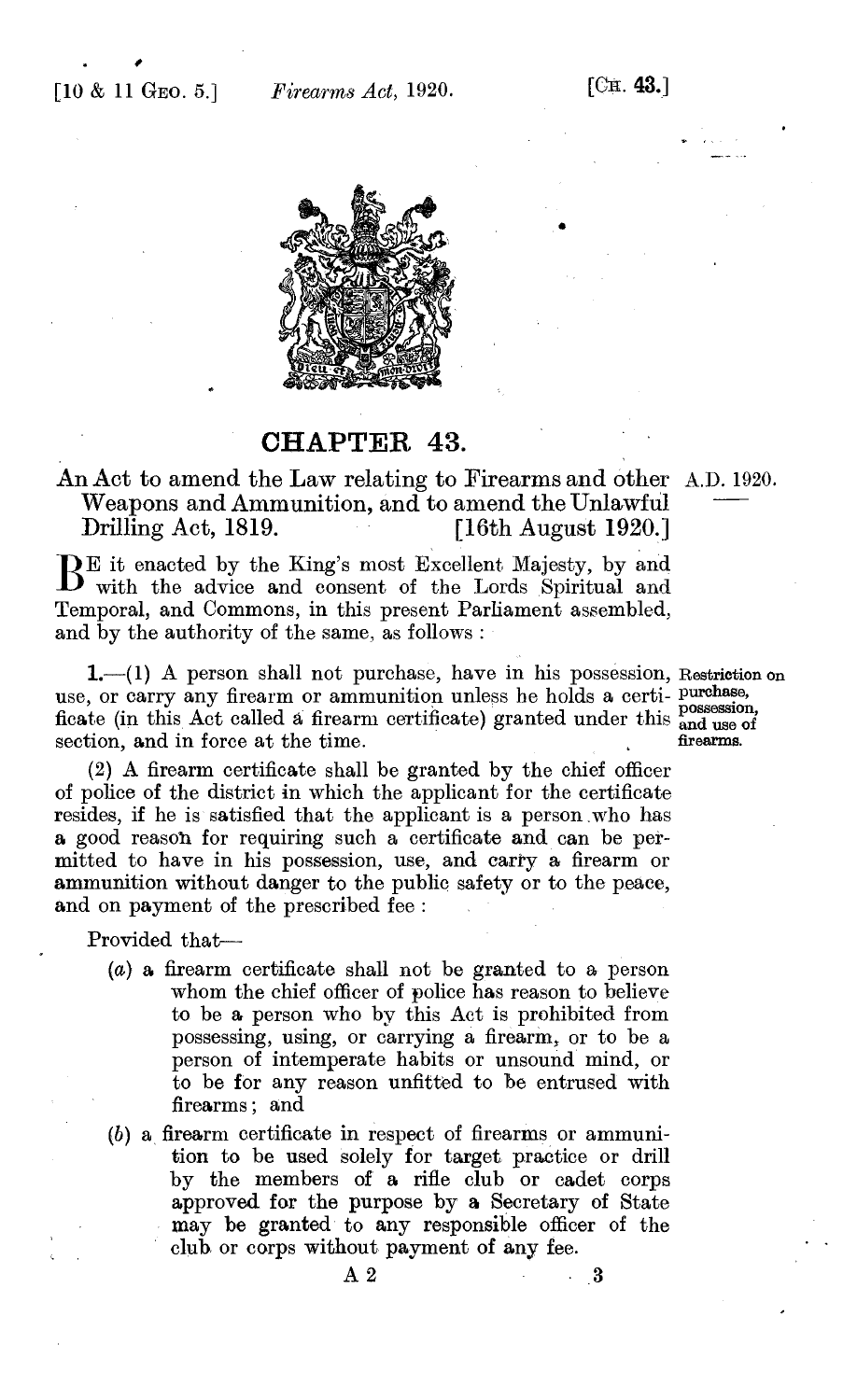A.D. 1920.

(3) A firearm certificate shall be in the prescribed form and shall specify the nature and number of the firearms to which it relates, and, as respects ammunition, the quantities authorised to be purchased and to be held at any one time thereunder, and the certificate may on the application of the holder thereof be varied from time to time by the chief officer of police of the district in which the holder for the time resides.

(4) Any person aggrieved by a refusal of a chief officer of police to grant him a firearm certificate, or to vary such a certificate, may appeal in accordance with rules made by the Lord Chancellor to a court of summary jurisdiction acting for the petty sessional division in which the appellant resides.

(5) A firearm certificate shall, unless previously revoked or cancelled, continue in force for three years, but shall be renewable for a further period of three years by the chief officer of police of the district in which the holder of the certificate resides, and so from time to time ; and the provisions of this Act with respect to the grant of a certificate and to appeals from a refusal to grant a certificate shall apply to the renewal of a certificate.

(6) A firearm certificate may be revoked by the chief officer of police of the district in which the holder resides if he is satisfied that the holder thereof is a person who is prohibited by this Act from possessing, using, or carrying a firearm, or is a person of intemperate habits or unsound mind, or is otherwise unfitted to be entrusted with firearms, subject, however, to the like right of appeal as in the case of a refusal to grant a firearm certificate.

(7) The fee to be paid on the grant or renewal of a firearm certificate shall be such as is specified in the First Schedule to this Act.

(8) If any person purchases, has in. his possession, uses, or carries a firearm or ammunition without holding a firearm certificate or otherwise than as authorised by such a certificate or, in the case of 'ammunition, in quantities in excess of those so authorised, or fails to comply with any condition subject to which the certificate is granted, he shall be liable in respect of each offence on summary conviction to a fine not exceeding fifty pounds, or to imprisonment, with or without hard labour, for a term not exceeding three months, or to both such imprisonment and fine :

Provided that no offence under this section shall be deemed to be committed-

- (a) in the case of any person in the naval, military, or air service of His Majesty, or in a police force, by having in his possession a firearm or ammunition in his capacity as such, or by.using or carrying a firearm or ammunition in the performance of his duty as such ; or
- $(b)$  in the case of any person carrying on the business of gunsmith or dealer in firearms or of testing or proving firearms or ammunition or the servant of such a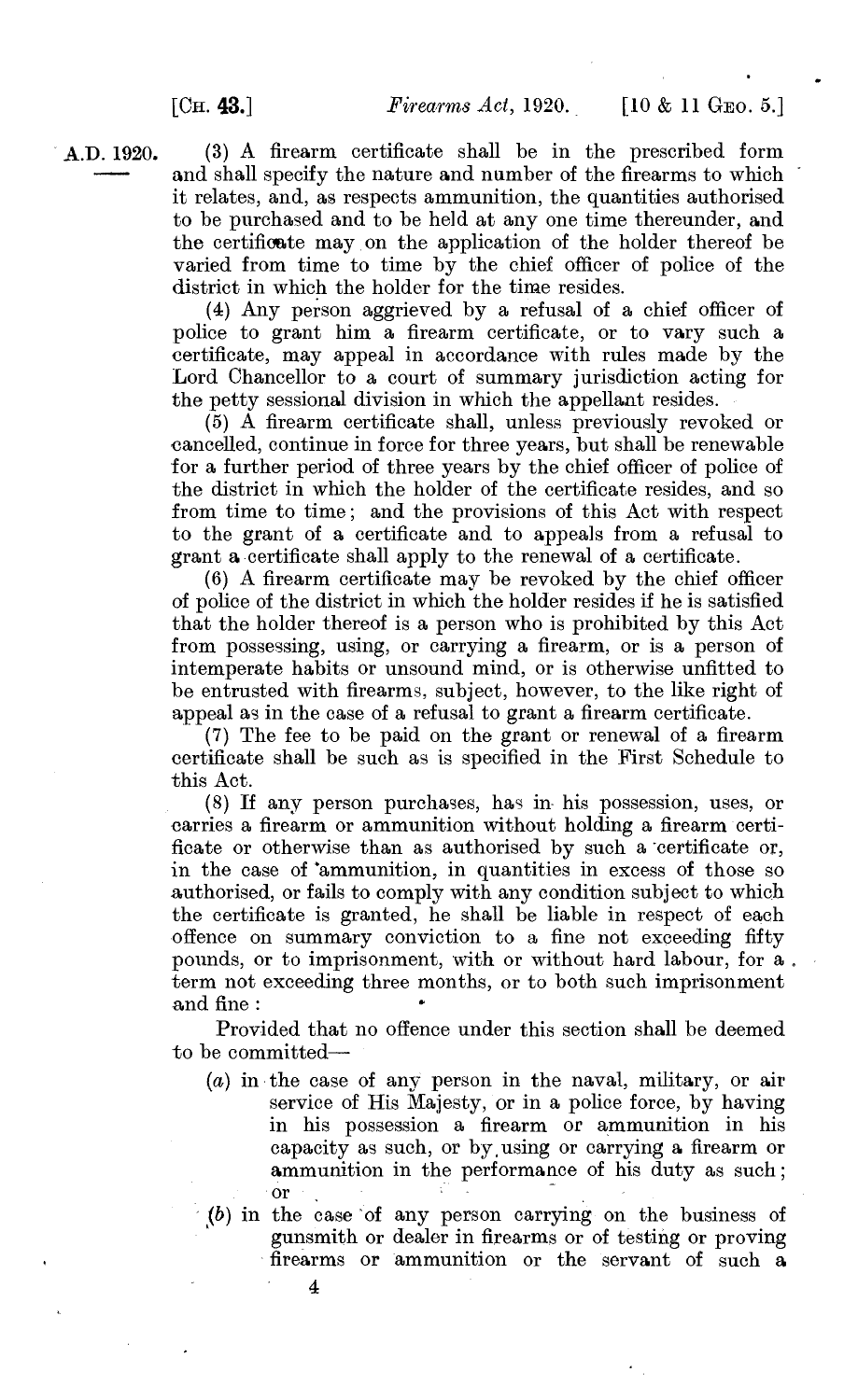person, by purchasing or having in his possession, A.D. 1920. using, or carrying a firearm or ammunition in the ordinary course of such business as aforesaid ; or

- (c) in the case of any person carrying on the business of common carrier or warehouseman, by having in his possession or carrying a firearm or ammunition in the ordinary course of that business ; or
- (d) in the case of any person, by having in his possession a firearm or ammunition on board ship as part of the equipment of the ship, so long as the firearm or ammunition is not brought on shore at any place in the United Kingdom or by bringing a firearm ashore for repair provided that he has obtained from an officer of police a permit in the prescribed form for that purpose ; or
- (e) in the case of any member of a rifle club or miniature rifle club or cadet corps approved by a Secretary of State, by having in his possession, using, or carrying a firearm or ammunition when engaged as such member in, or in connection with, drill or target practice ; or
- (f) in the case of an officer of the Post Office by having in his possession, using, or carrying a firearm or ammunition when acting in the course of his duties ; or
- $(g)$  in the case of a person carrying a firearm or ammunition belonging to a person holding a certificate under this Act, by having in his possession such firearm or ammunition under instructions from and for the use of such certificated person for sporting purposes only ; or
- $(h)$  in the case of any person carrying on the business of butcher, slaughterman, knacker, or other person engaged in the business of the humane slaughter of animals for food or other purposes, by purchasing or having in his possession or using any humane killer for the purpose of such business ; or
- (i) in the case of any person conducting or carrying on a. miniature rifle range (whether for a rifle club or otherwise) or shooting gallery at which no firearms are used other than miniature rifles not exceeding 23 calibre, by purchasing, having in his possession, using, or carrying such miniature rifles or ammunition suitable therefor ; or, in the case of any person, by using at such miniature rifle range or shooting gallery any such rifle or ammunition; or.
- $(j)$  in the case of a person who has been refused the grant of a firearm certificate by a chief officer of police or whose firearm certificate has been revoked by having in his possession a firearm or ammunition pending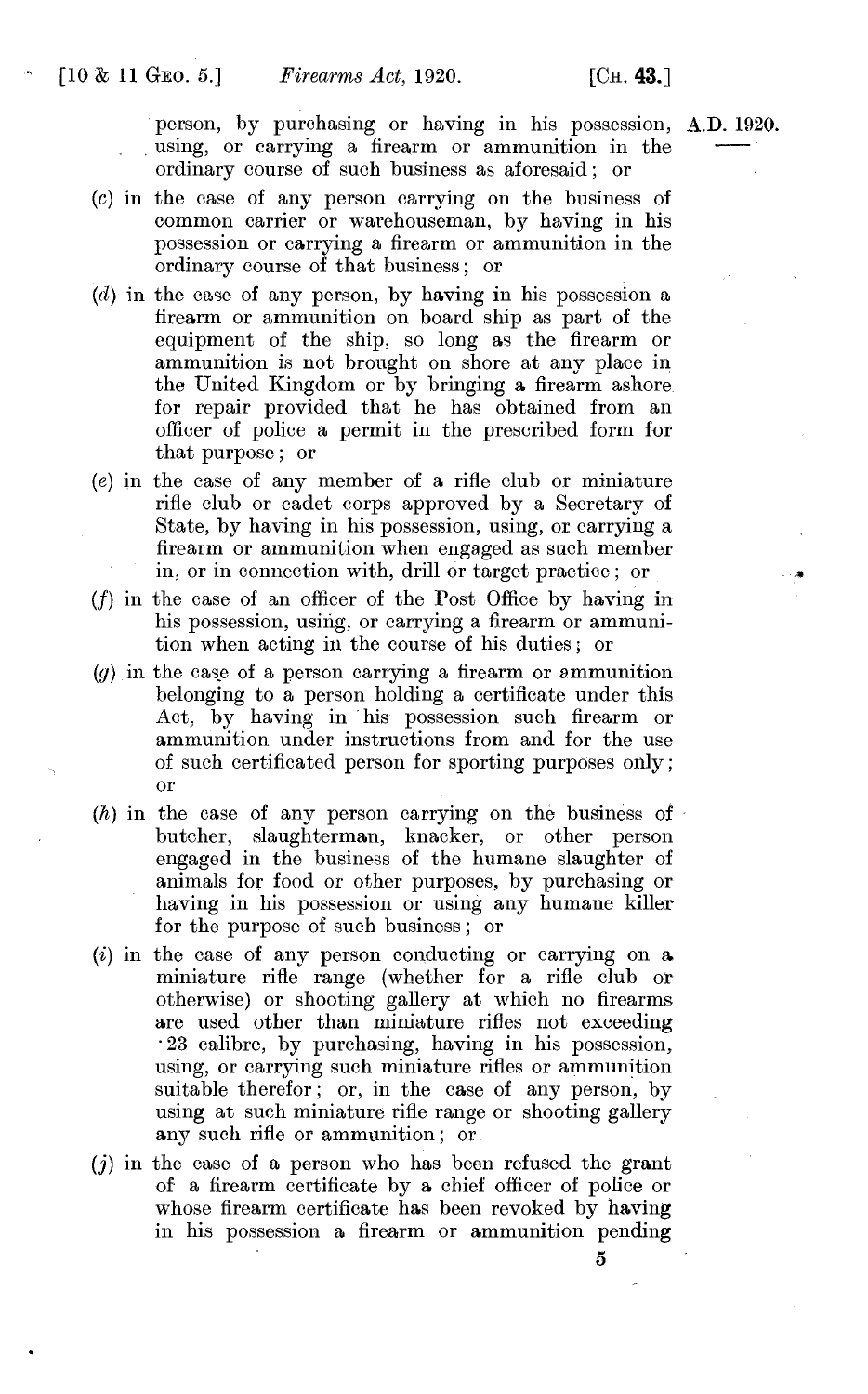A.D. 1920, disposal thereof by him, provided that he has obtained from the chief officer of police a permit, in the prescribed form for that purpose.

> (9) Nothing in this section shall relieve any person using or carrying a firearm from the obligation to take out a gun licence.

Restrictions 2,-(1) A person shall not manufacture, sell, repair, test or on manu-<br>facture and prove, or expose for sale, or have in his possession for sale,<br>sale of repair, test or proof, firearms or ammunition by way of sale of repair, test or proof, firearms or ammunition by way of trade or<br>firearms. husiness unless he is registered as a firearms dealer in accordance business unless he is registered as a firearms dealer in accordance with this Act.

(2) A pawnbroker shall not take in pawn a firearm or

Provided that, where any firearm or ammunition has been taken in pawn before the commencement of this Act, nothing in this Act shall prohibit the redemption thereof by a person entitled to redeem the same if he holds a firearm certificate, or is a registered dealer in firearms, and a sale of any such firearm or ammunition to a person holding such a certificate or to such a dealer may be effected by the pawnbroker, notwithstanding anything in the

a35 & 36 Viet. Pawnbrokers Act, 1872, requiring the sale to be by public auction. c. 93. (3) A person shall not sell to any person, other than <sup>a</sup> registered firearms dealer, any firearm or ammunition, unless the purchaser produces a firearm certificate authorising him to purchase the firearm or ammunition or proves that he is by virtue of this Act entitled to purchase the firearm or ammunition without having such a certificate :

> Provided that this subsection shall not apply to the sale of firearms and ammunition to purchasers abroad.

> (4) A person shall not undertake the repair, test or proof of a firearm or ammunition for any person in the United Kingdom other than a registered firearms dealer as such unless that person produces or causes to be produced a firearm certificate authorising him to have possession of the firearm or ammunition or a permit to bring the firearm ashore for repair.

> (5) Every person who sells a firearm or ammunition to a person in the United Kingdom other than a registered firearms dealer shall comply-with any instructions addressed to the seller contained in the firearm certificate produced, and, in the case of the sale of a firearm, shall, within forty-eight hours from the sale, send by registered post notice of the sale to the chief officer of police by whom the certificate was issued.

> (6) Every person who manufactures or sells firearms or ammunition by way of trade or business shall provide and keep a, register of transactions, and shall enter or cause to be entered therein the particulars set forth in the Second Schedule to this Act, and every such entry shall be made within twenty-four hours after the transaction to which it. relates took place, and in the case of a sale every such person as aforesaid shall at the time of.the transaction require the purchaser, if not known to him,

> > 6,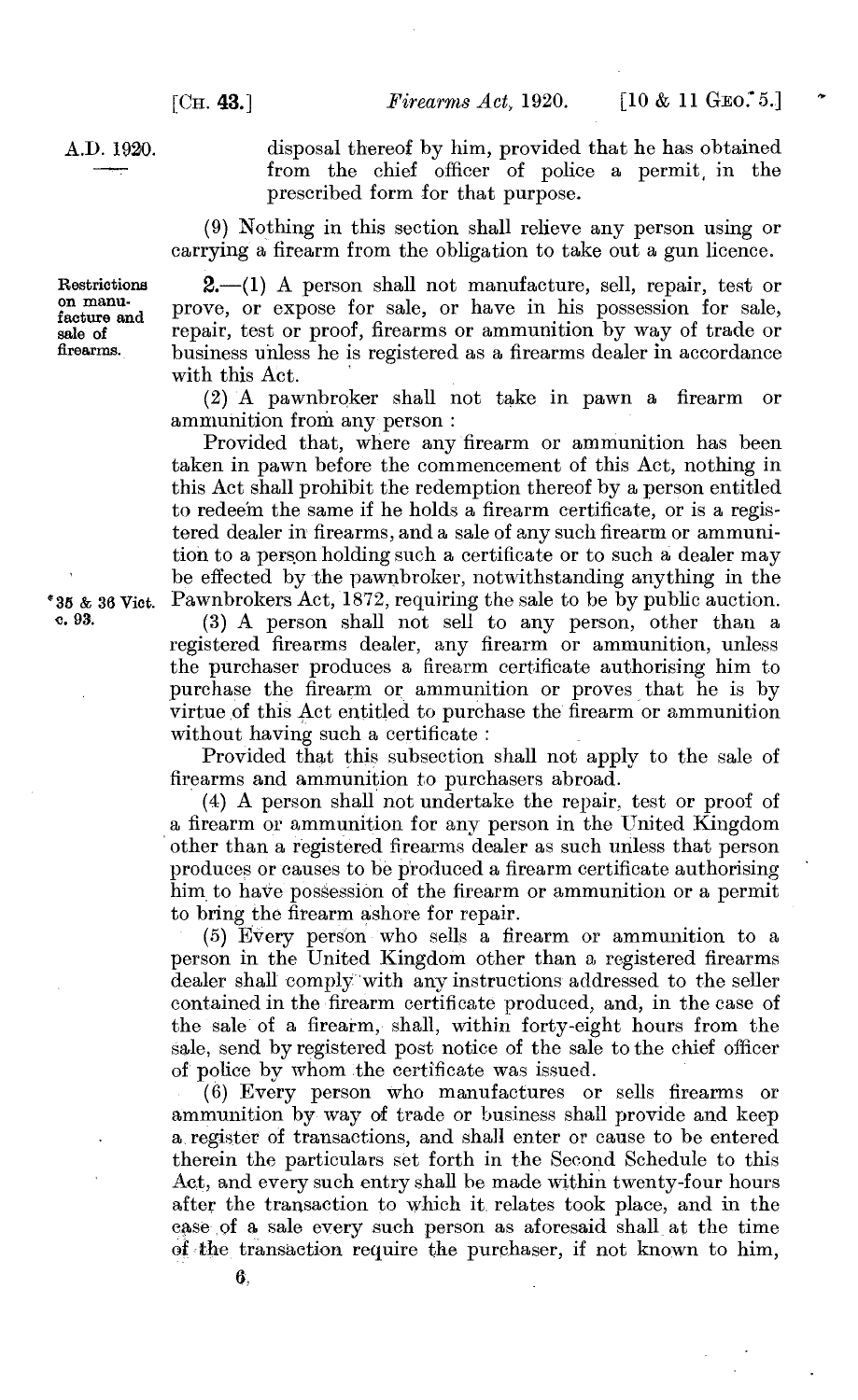to furnish particulars sufficient for identification, and shall A.D. 1920. immediately enter the said particulars in the register.

Every such person as aforesaid shall on demand allow any officer of police, duly authorised in writing in that behalf by the chief officer of police, to enter and inspect all stock in hand, and shall, on request-

- (a) by any officer of police duly authorised in writing in that behalf by the chief officer of police ; or
- (b) by an officer of customs and excise; or
- (c) in England, by any officer of the county council duly authorised in writing in that behalf,

produce for inspection the register so required to be kept as aforesaid :

Provided that, in each case where a written authority is required by this subsection, such authority shall be produced on demand.

(7) If any person acts in contravention of, or fails to comply with, any of the provisions of this section, or knowingly makes any false entry in the book required to be kept under this section, or, with a view to purchasing a firearm or ammunition, produces a false firearm certificate, or personates a person to whom a firearm certificate has been issued, he shall be liable on summary conviction in respect of each offence to imprisonment with or without hard labour for a term not exceeding three months, or to a fine not exceeding twenty pounds, or to both such imprisonment and fine.

(8) This section shall be in addition to and not in derogation of any provisions of this or any other Act which prohibit or restrict the sale of firearms and ammunition.

 $3-1$ ) A person under the age of fourteen years shall not Restriction **3.**—(1) A person under the age of fourteen years shall not  $\kappa_{\text{estriterion}}$  purchase, have in his possession, use, or carry a firearm or on purchase, ammunition, and a person shall not sell a firearm or ammunition and use of to any person whom he knows, or has reasonable 'ground for firearms by believing, to be under the age of fourteen years.

(2) If any person acts in contravention of this section, he shall be liable in respect of each offence on summary conviction to a fine not exceeding twenty pounds or to imprisonment with or without hard labour for a term not exceeding three months, or to both such imprisonment and fine, but no offence shall be deemed to be committed by any person under this provision by having in his possession, using, or carrying a firearm or ammunition in circumstances in which an offence would not be deemed to be committed by him by having in his possession, using, or carrying a firearm or ammunition without a firearm certificate.

 $4,-(1)$  A person shall not sell a firearm or ammunition to, Prohibition or repair, prove, or test a firearm or ammunition for, any person of sale of whom he knows, or has reasonable ground for believing, to be  $\frac{\text{area of the mean}}{\text{draws}}$ drunk or of unsound mind. The contract of unsolid mind. 7 sons.

persons under fourteen.

 $\lambda$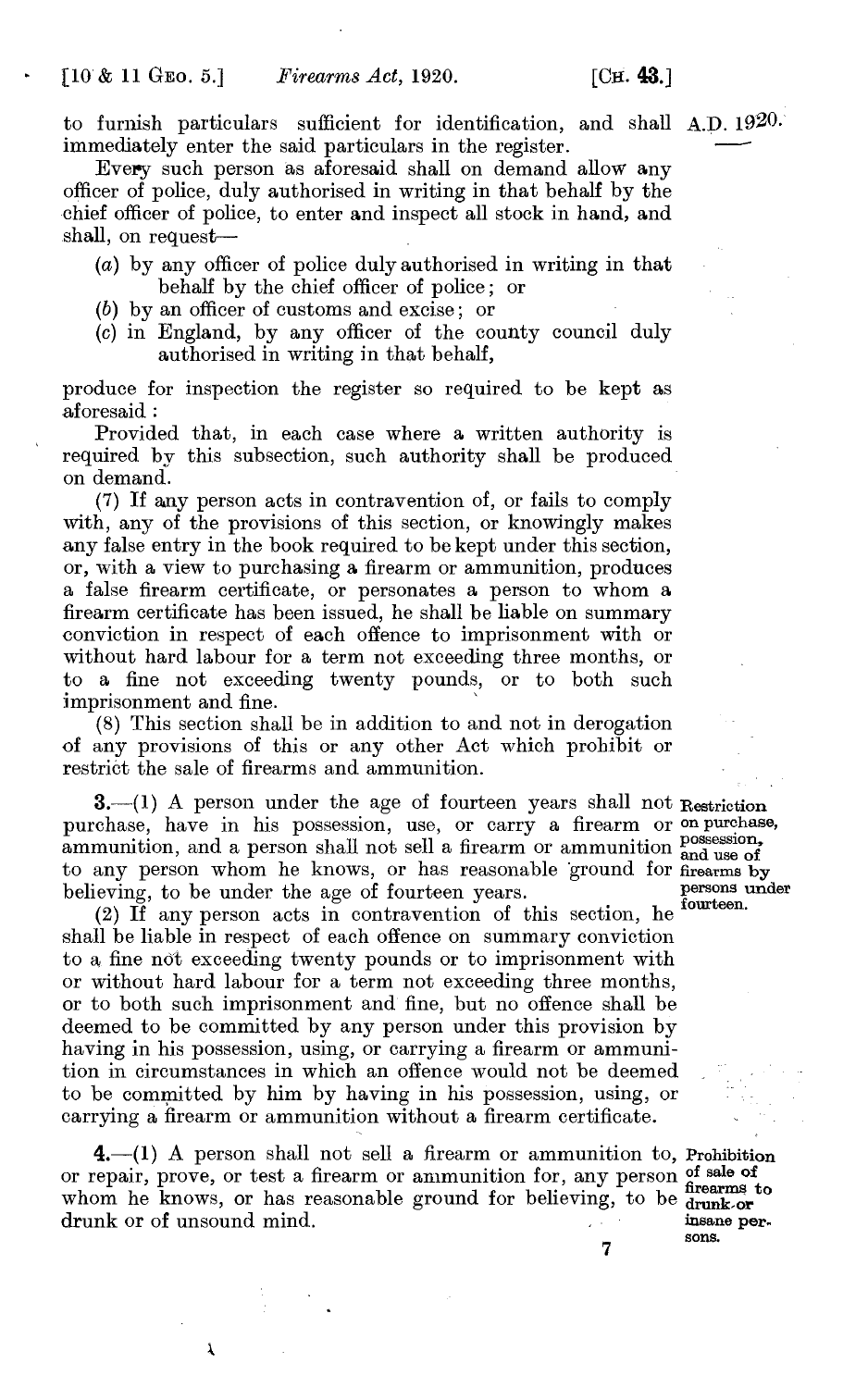A.D. 1920. (2) If any person acts in contravention of this section, he shall be liable in respect of each offence, on summary conviction, to a fine not exceeding twenty pounds, or to imprisonment with or without hard labour for a term not exceeding three months.

Prohibition  $5.-(1)$  A person who has been sentenced to penal servitude on persons or to imprisonment for a term of three months or upwards for convicted of conviction of the conviction of the conviction of the convention conviction of the shall not, at any time during a period of five years or purchasing from the date of his release, and a person who is the holder<br>firearms. of a licence under the Penal Servitude Acts, 1853 to 1891, or 8Edw. 7.c. 59. the Prevention of Crime Act, 1908, or is subject to the supervision of the police, or is subject to a recognizance to keep the peace or to be of good behaviour, a condition of which is that the offender shall not possess, use, or carry a firearm, shall not, at any time during which he holds the licence or is so subject, have in his possession, use, or carry a firearm or ammunition ; and no person shall sell a firearm or ammunition to, or repair, test, or prove a firearm or ammunition for any person whom he knows, or has reasonable ground for believing, to be a person prohibited by this section from having in his possession, using, or carrying a firearm or ammunition.

> (2) 'If any person acts in contravention of this section, he shall be liable in respect of each offence, on summary conviction, to a fine not exceeding twenty pounds, or to imprisonment with or without hard labour for a term not exceeding three months.

Prohibition of manufacture, &c. of weapons discharging noxious liquids, &c.

 $6-$ (1) It shall not be lawful for any person without the authority of the Admiralty or the Army Council or the Air Council to manufacture, sell, purchase, carry, or have in his possession any weapon, of whatever description, designed for the discharge of any noxious liquid, gas, or other thing, or any ammunition containing or designed or adapted to contain any such noxious thing, and such a weapon is in this Act referred to as a prohibited weapon.

(2) If any person contravenes the provisions of this section, he shall be guilty of a misdemeanour, and be liable on conviction on indictment to imprisonment with or without hard labour for a term not exceeding two years, or on summary conviction to imprisonment with or without hard labour for a term not exceeding three months, or to a fine not exceeding twenty pounds, or to both such imprisonment and fine.

Penalty on possession of firearms with intent to injure.

46 & 47 Viet. c. 3.

7. Any person who has in his possession or under his control any firearm or ammunition with intent by means thereof to endanger life or cause serious injury to property, or to enable any other person by means thereof to endanger life or cause serious injury to property, shall whether any injury to person or property has been caused or not, be deemed to have been guilty of an offence under section three of the Explosive Substances Act, 1883, and the provisions of that Act shall apply accordingly.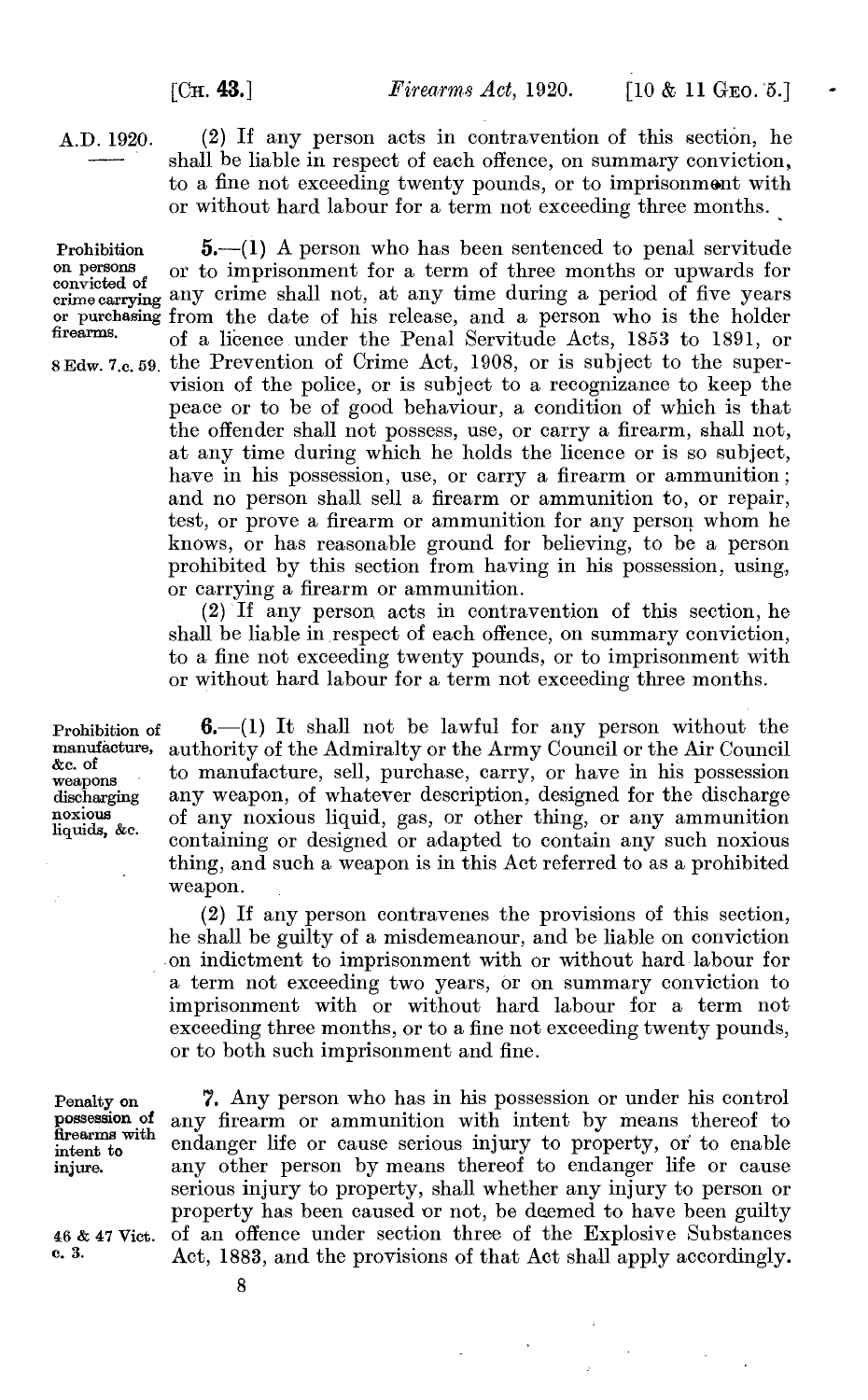8.-(1) The chief officer of police of every police district A.D. 1920. shall keep a register for the purposes of this Act, in the form Registration<br>prescribed by the Secretary of State, of persons manufacturing, of persons<br>selling, repairing, testing or proving firearms or ammunition by manuf way of trade or business (in this Act referred to as firearms ing or selling firearms. dealers), and shall register therein any person who, having a place of business in his district, applies to be registered as a firearms dealer and furnishes him with such particulars as may for the time being be prescribed, and pays a fee of one pound, unless that person is prohibited under this Act from being so registered : Provided that, if the chief officer of police is satisfied that

any applicant cannot be permitted to carry on business as a dealer in firearms without danger to the public safety or to the peace, he may refuse to register that person.

(2) The chief officer of police shall furnish, or cause to be furnished, to any person who is registered under this section a certificate of registration.

(3) If any person desires to have his name removed from the register, or if the chief officer of police, after giving reasonable notice to any person whose name is on the register, is satisfied that that person is no longer carrying on business as a firearm dealer, or has ceased to have a place of business in the police district, or cannot be permitted to continue to carry on business as a firearms dealer without danger to the public safety or the peace, he shall cause the name of that person to be removed from the register.

(4) Any person aggrieved by a refusal of a chief officer of police to register him as a firearms dealer, or by the removal of his name from the register by a chief officer of police, may appeal, in accordance with rules made by the Lord Chancellor, to a court of summary jurisdiction acting for the petty sessional division in which the place of business in question is situated.

(5) Where a registered firearms dealer is convicted of an offence under this Act, or of an offence against the enactments relating to Customs in respect of the import or export of firearms or ammunition, the court may order-

- (a) that the name of the registered firearms dealer be removed from the register ; and
- (b) that neither the dealer nor any person who acquires the business of that dealer, nor any person who took part in the management of the business, and was knowingly a party to the offence, shall be registered as a firearms dealer ; and
- (c) that any person who, after the date of the order,  $k$ nowingly employs in the management of business the dealer convicted of the offence, or any person who was knowingly a party to the offence, shall not be registered as a firearms dealer or, if so

 $\overline{9}$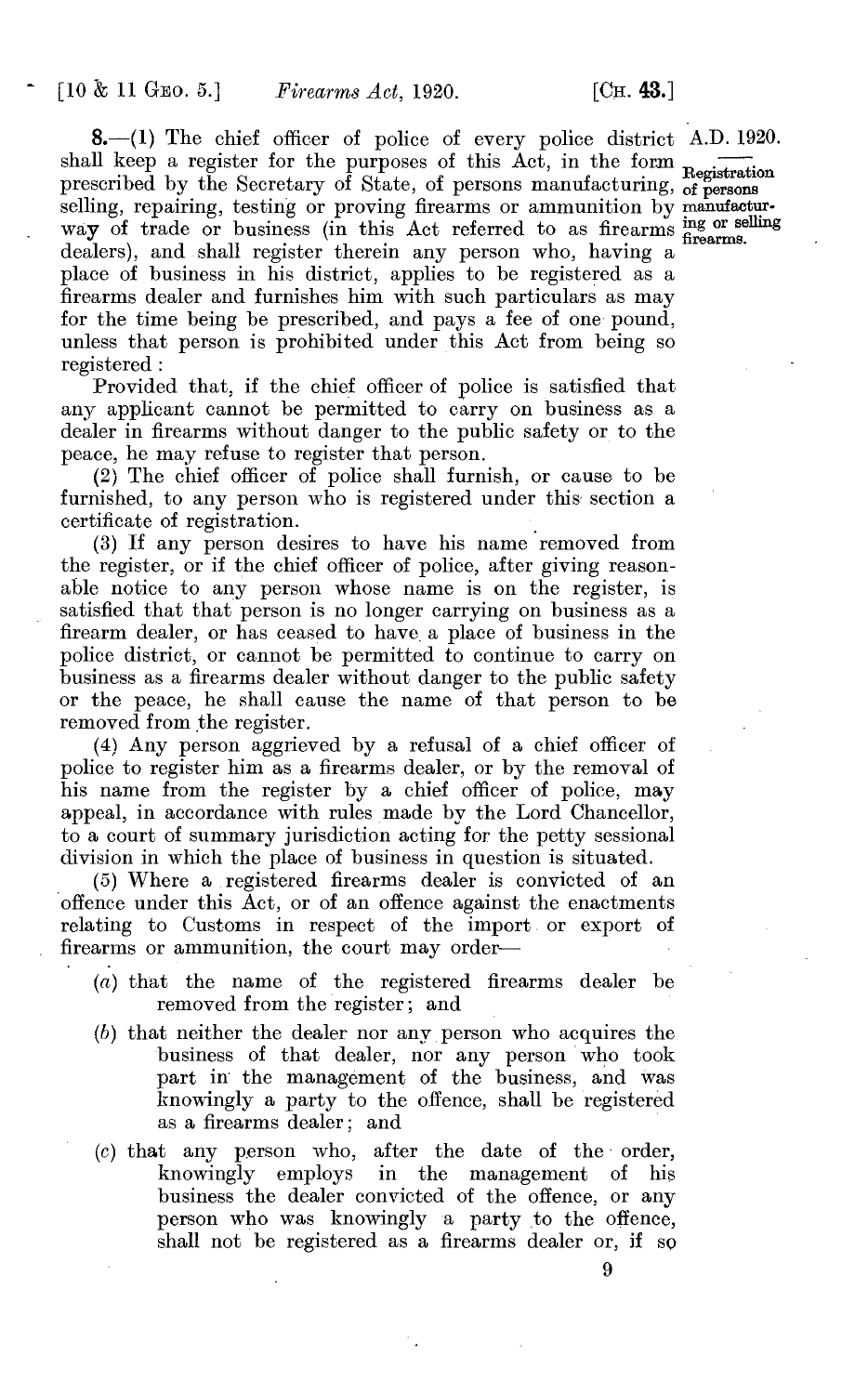A.D. 1920. registered, shall be liable to be removed from the register ; and

(d) that any stock in hand of the business shall be disposed of by sale or otherwise in accordance with such directions as may be contained in the order :

Provided that, where an order has been made under this section, any person aggrieved by the order may appeal against the order in manner provided by the Summary Jurisdiction Acts to a court of quarter sessions.

**Power to pro-**  $9$ —(1) A Secretary of State may by order prohibit the hibit removals removal of any firearms or ammunition from one place to hibit removals removal of any firearms or ammunition from one place to of firearms another in the United Kingdom or for export, unless such tion. removal is authorised by the chief officer of police of the district from which they are to be removed, and unless such other conditions as may be specified in the order are complied with.

- (2) Any such order may apply-
	- (a) either generally to all such removals, or to removals from and to any particular localities specified in the order ; and
	- (b) either to all firearms and ammunition or to firearms and ammunition of such classes and descriptions as may be so specified ; and
	- (c) either to all modes of conveyance or to such modes of conveyance as may be so specified

Provided that no such order shall prohibit the holder of a firearm certificate from carrying with him any firearms or ammunition authorised by the certificate to be so carried.

(3) Any officer of police may search for and seize any firearms or ammunition which he has reason to believe are being removed or to have been removed from one place to another or. for export in contravention of any such order as aforesaid, and any person having the control or custody of any firearms or ammunition in course of transit shall, on demand by a police constable, allow him all reasonable facilities for the examination and inspection thereof, and shall produce.to him any documents in his possession relating thereto.

(4) If any person is guilty of a contravention of any of the provisions of this section, he shall, on' summary conviction, be liable to a fine not exceeding twenty pounds for each firearm or parcel of ammunition in respect of which the offence is committed, or to imprisonment with or without hard labour for a term not exceeding three months, or to both such imprisonment and fine; and if the offender is the owner of the firearms or ammunition, the court before whom he is convicted may make such an order as to the forfeiture of the firearms or ammunition as the court think fit.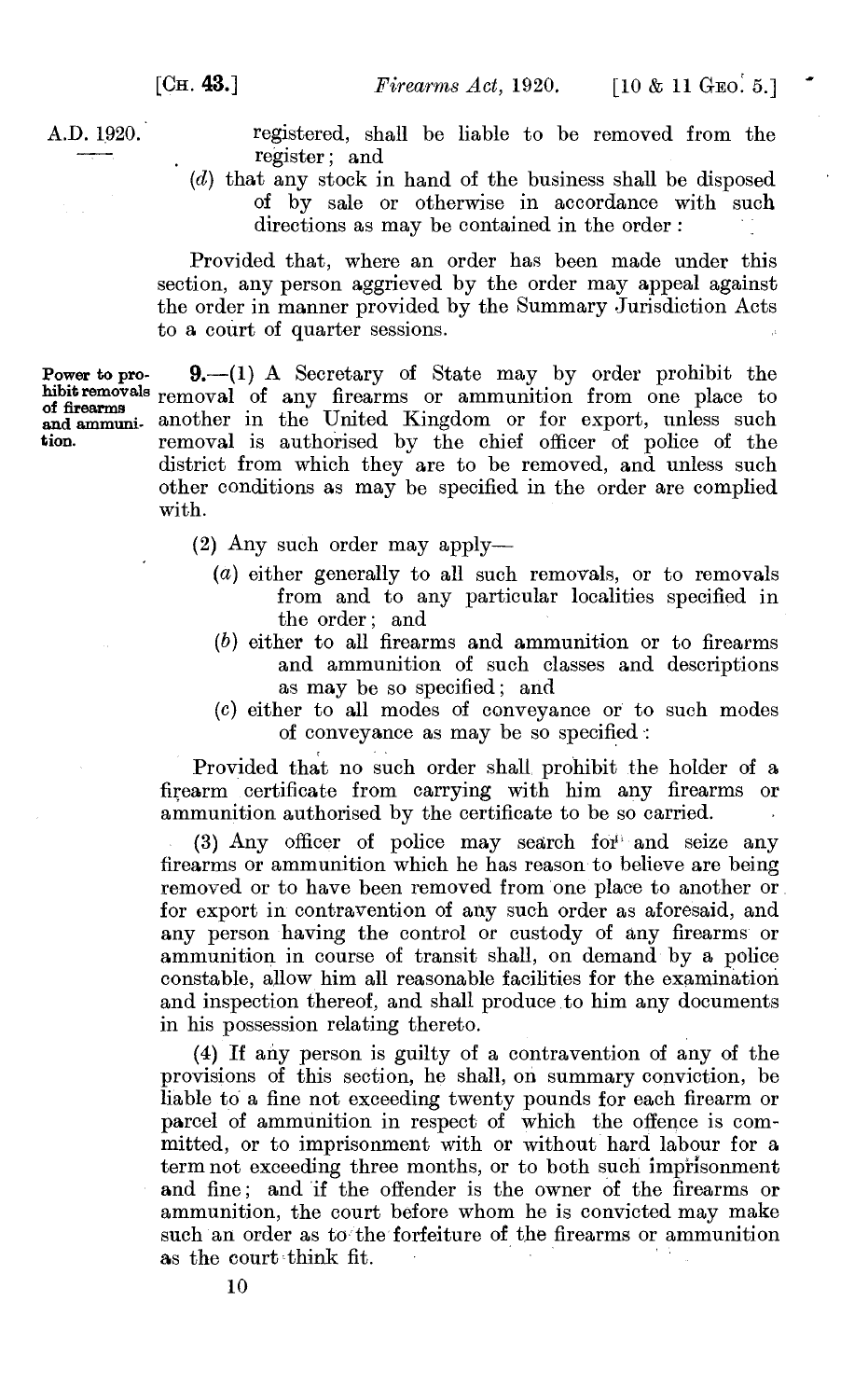$10.$  (1) Any constable may demand from any person whom A.D. 1920. he believes to be in possession of, or to be using or carrying,  $\frac{1}{\text{Production of}}$ a firearm or ammunition (except in circumstances where possess-firearm ing, using, or carrying a firearm or ammunition without a certificates. firearm certificate does not constitute an offence) the production of his firearm certificate.

(2) If any person upon whom a demand is so made fails to produce the certificate, or to permit the constable to read the certificate, or to show that he is a person who is exempted under section one, subsection (8), of this Act from the necessity of having a certificate, the constable may seize and detain the firearm or ammunition, and may require that person to declare to, him immediately his name and. address.

(3) If any person refuses so to declare his name and address, or fails to give his true name and address, he shall be liable on summary conviction to a fine not exceeding twenty pounds, and the constable may apprehend without warrant any person who refuses so to declare his name or address, or whom he suspects of giving a false name or address, or of intending to abscond.

11.-(1) Where any person is convicted of an offence under Provisions as this Act, or is convicted of any crime for which he is sentenced to forfeiture to penal servitude or imprisonment, or where a person has been cancellation of ordered to be subject to police supervision or to enter into a certificates, recognizance to keep the peace or to be of good behaviour, a and search condition of which is that the offender shall not possess, use, or carry a firearm, the court before whom he is convicted or by whom the order is made may make such order as to the forfeiture or disposal of any firearm, prohibited. weapon, or ammunition found in his possession, or used or carried by him, as the court think fit, and may cancel any firearm certificate held by the person convicted.

Where the court cancel a firearm certificate under this section, they shall cause notice to be sent to the chief officer of police by whom the certificate was granted.

(2) If a justice of the peace is satisfied by information on oath that there is reasonable ground for suspecting that an offence under this Act has been, is being, or is about to be committed, he may grant a` search warrant authorising any constable named, therein to' enter at any time any premises or place named in the warrant, if necessary by force, and to search the premises or place and every person found therein, and to seize and detain any firearm, prohibited weapon, or ammunition which he may find on the premises or place, or on any such person, in respect of which or in connexion with which he has reasonable grounds for suspecting that an offence under this Act has been, is being, or is about to be committed, and, if the premises are those of a registered firearms dealer, to examine any books relating to the business.

warrants.

193 B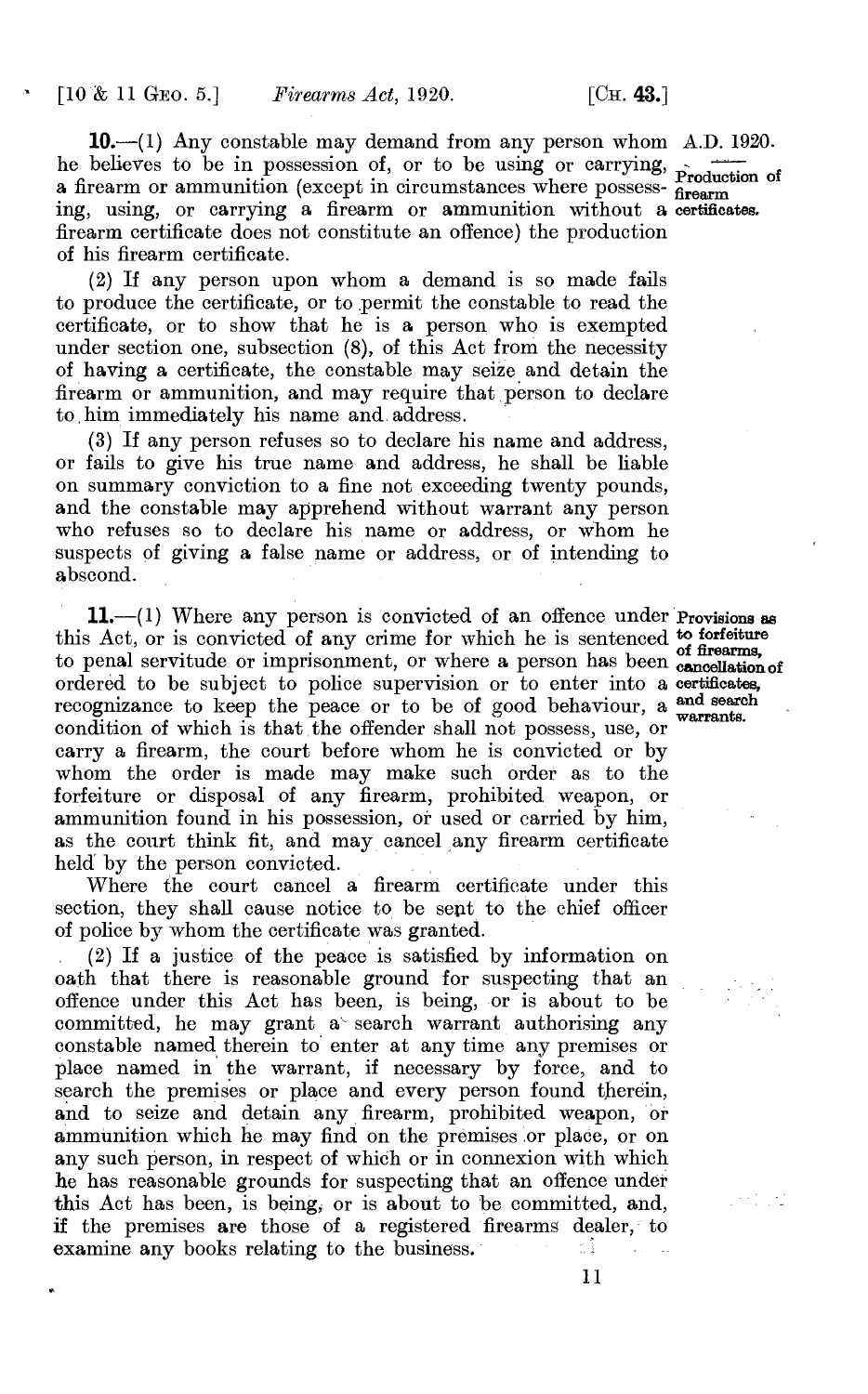A.D. 1920. (3) The constable making the search may arrest without warrant any person found on the premises whom he has reason to believe to be guilty of an offence against this Act.

(4) A court of summary jurisdiction may, on the application of the chief officer of police, order any firearm, prohibited weapon, or ammunition seized and detained by a police constable under this Act to be destroyed or otherwise disposed of.

Interpreta-  $12$ , (1) In this Act, unless the context otherwise requires-<br>tion. The expression "free m" means any lathel free m or The expression "firearm" means any lethal firearm or other weapon of any description from which any shot, bullet, or other missile can be discharged, or any part thereof, and the expression " ammunition " means<br>ammunition for any such firearms, and includes such firearms, and includes grenades, bombs, and other similar missiles, whether such missiles are capable of use with a firearm or not, and ingredients and components thereof :

> Provided that a smooth bore shot-gun or air-gun or air-rifle (other than air-guns and air-rifles of a type declared by rules made by a Secretary of State under this Act to be specially dangerous) and ammunition therefor shall not in Great Britain be deemed to be a firearm and ammunition for the purpose of the provisions of this Act other than those relating to the removal of firearms and ammunition from one place to another or for export :

- The expression " offence under this Act " includes any act, omission, or other thing which is punishable under this Act :
- The expression " gun licence " means a licence to use 33  $\&$  34 Viet. or carry a gun granted under the Gun Licence Act,  $\&$  57. 1870, and any reference to a gun licence shall include <sup>a</sup>reference to a licence or certificate to kill game taken out under the law with respect to such a licence or certificate :
- The expression " police district " means any district for which there is a separate police force, and the expression "the chief officer of police" has the meaning 53 & 54 Viet. assigned to it by the Police  $\tilde{A}ct$ , 1890, and with respect  $\tilde{a}$ , 45. to the City of London means the Commissioner of the City Police.

(2) The provisions of this Act as to selling and purchasing shall apply to letting on hire, giving, lending, transferring and parting with possession, and to hiring, accepting and borrowing, in the same manner as they apply to selling and to purchasing, and the expressions " seller  $\overset{..}{ }$  and  $\overset{..}{ }$  purchaser  $\overset{..}{ }$  shall be construed accordingly.

Savings. **13.**—(1) Nothing in this Act relating to firearms shall apply to an antique firearm which is sold, bought, carried, or possessed as a curiosity or ornament.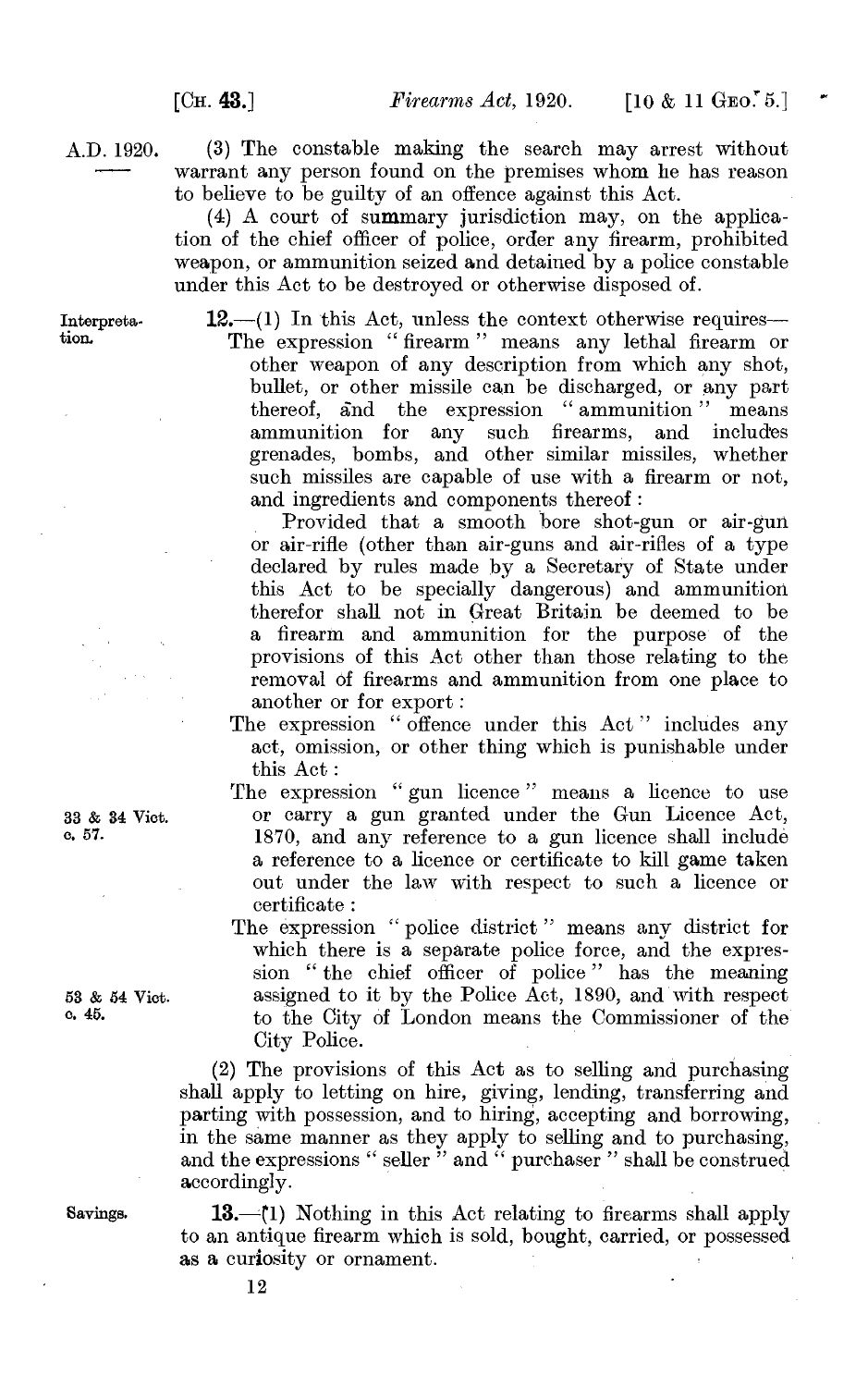(2) The provisions of this Act as to the possession of firearms A.D. 1920. without a firearm certificate shall not apply to firearms which are possessed as trophies of the present or any former war, if the owner thereof has given notice of the fact in the prescribed form to the chief officer of police of the district in which he resides, and the chief officer has signified that a certificate in respect thereof can be dispensed with, which dispensation shall be granted unless the chief officer is of opinion that the owner is not a person to whom a firearm certificate would be granted :

Provided that such firearms possessed as trophies shall not be used or carried, and that no ammunition therefor may be purchased.

(3) The provisions of this Act relating to ammunition shall be in addition to and not in derogation of any enactment relating to the keeping and sale of explosives.

14. Nothing in this Act contained shall apply to the proof Saving for the houses of the Master, Wardens, and Society of the Mystery of Mystery of Gunmakers of the City of London and the guardians of the Gunmakers. Birmingham proof house or the rifle range at Small Heath, near Birmingham, where firearms . are sighted and tested, so as to interfere in any way with the operations of those two companies in proving firearms under the provisions of the Gun Barrel Proof Act, 1868, or any other Acts for the time 31 & 32 Vict. being in force, or to any person carrying firearms to or from <sup>c. exiii</sup>. any such proof house when being taken to such proof house for the purposes of proof or being removed therefrom after proof.

15. A Secretary of State may make rules for prescribing power to the form of firearm certificates, and the book required by this Secretary of Act to be kept by persons manufacturing or selling firearms or rules. ammunition by way of trade or business, and other documents, and for prescribing any other thing which under this Act is to be prescribed, and for regulating the manner in which chief officers of police are to carry out their duties under this Act, and generally for carrying this Act into effect, and may by those rules vary or add to the Second Schedule to this Act, and references in this Act to that schedule shall be considered as references to the schedule as for the time being so varied or added to.

16. The power under the Unlawful Drilling Act, 1819, of Amendment authorising meetings and assemblies of persons for the purpose  $_{\text{and i}}^{\text{of 60}}$ of training and drilling themselves, or of being trained and  $\alpha$ ,  $\alpha$ . drilled to the use of arms, or for the purpose of practising military exercises, manoeuvres, or evolutions, shall be exerciseable by a Secretary of State, or any officer deputed by him for the purpose, instead of by the lieutenant or two justices of the peace of a county. of 60 Geo. 3. and 1 Geo. 4. c. 1.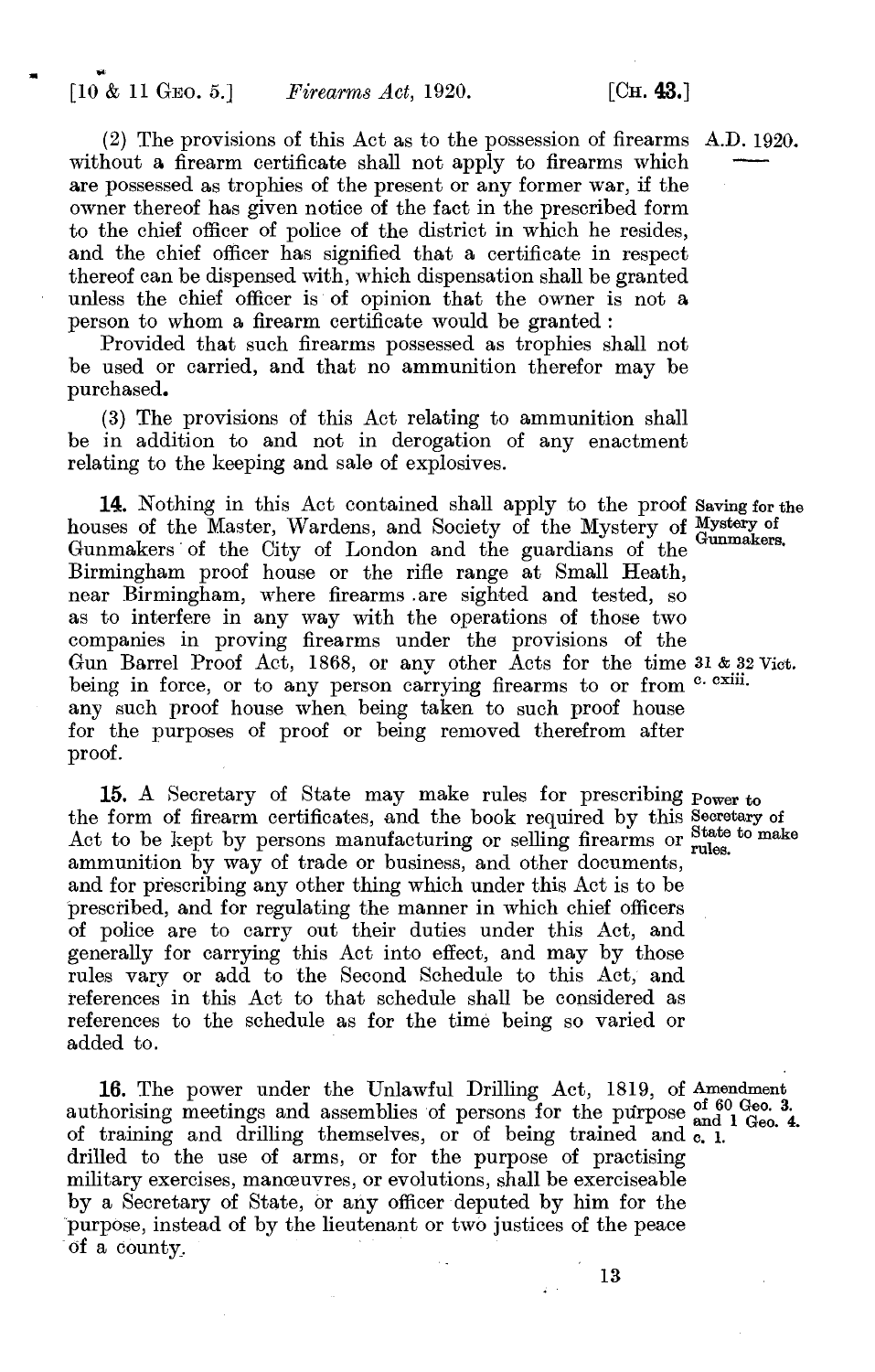A.D. 1920. 17. This Act shall apply to Scotland, subject to the following modifications :-

- Application to Scotland (1) The Secretary for Scotland shall be substituted for a Secretary of State, except as regards the provisions of this Act relating to the removal of firearms and ammunition from one place to another or for export, and Act of Sederunt shall be substituted for rules made by the Lord Chancellor :
	- (2) References to a court of summary jurisdiction shall be construed as references to the sheriff, and an appeal under subsection (4) of section one or subsection (4) of section eight of this Act shall be presented to the sheriff within whose jurisdiction the appellant resides or the place of business in question is situated :
	- (3) References to an appeal to quarter sessions shall not apply, and references to a person subject to a recognizance or ordered to enter into a recognizance shall be construed as references to a person ordained to find caution :
	- (4) The expression " justice of the peace " includes the sheriff and any magistrate, by whatever name called, officiating under - the provisions of any general or local Police Act :
- 53 & 54 Viet. (5) The reference to the Police Act, 1890, shall be construed<br>e. 67. as a reference to the Police (Scotland) Act, 1890.

Application to  $\frac{18}{100}$ . This Act shall apply to Ireland, subject to the following modifications :-

- (1) A reference to the Chief Secretary shall be substituted for any reference to a Secretary of State :
- (2) The expressions " police district  $\ddot{ }$ " and " chief officer of police " respectively mean in the police district of Dublin metropolis that district and any of the commissioners of the police for that district, and elsewhere any district for which a county inspector of the Royal Irish Constabulary is appointed and such county inspector :
- (3) For the purposes of this Act, a court of summary jurisdiction shall, except in the police district of Dublin metropolis, be constituted of a resident magistrate sitting alone or with one or more other resident magistrates, and the decision of a court of summary jurisdiction on a prosecution for an offence under this Act shall be final :
- (4) " One year " shall be substituted for " three years " as the maximum period during which a firearm certicate may continue in force or for which a firearm certificate may be renewed :
- (5) In the provisions as to penalties " two years " shall be substituted for " three months " as the maximum term of imprisonment :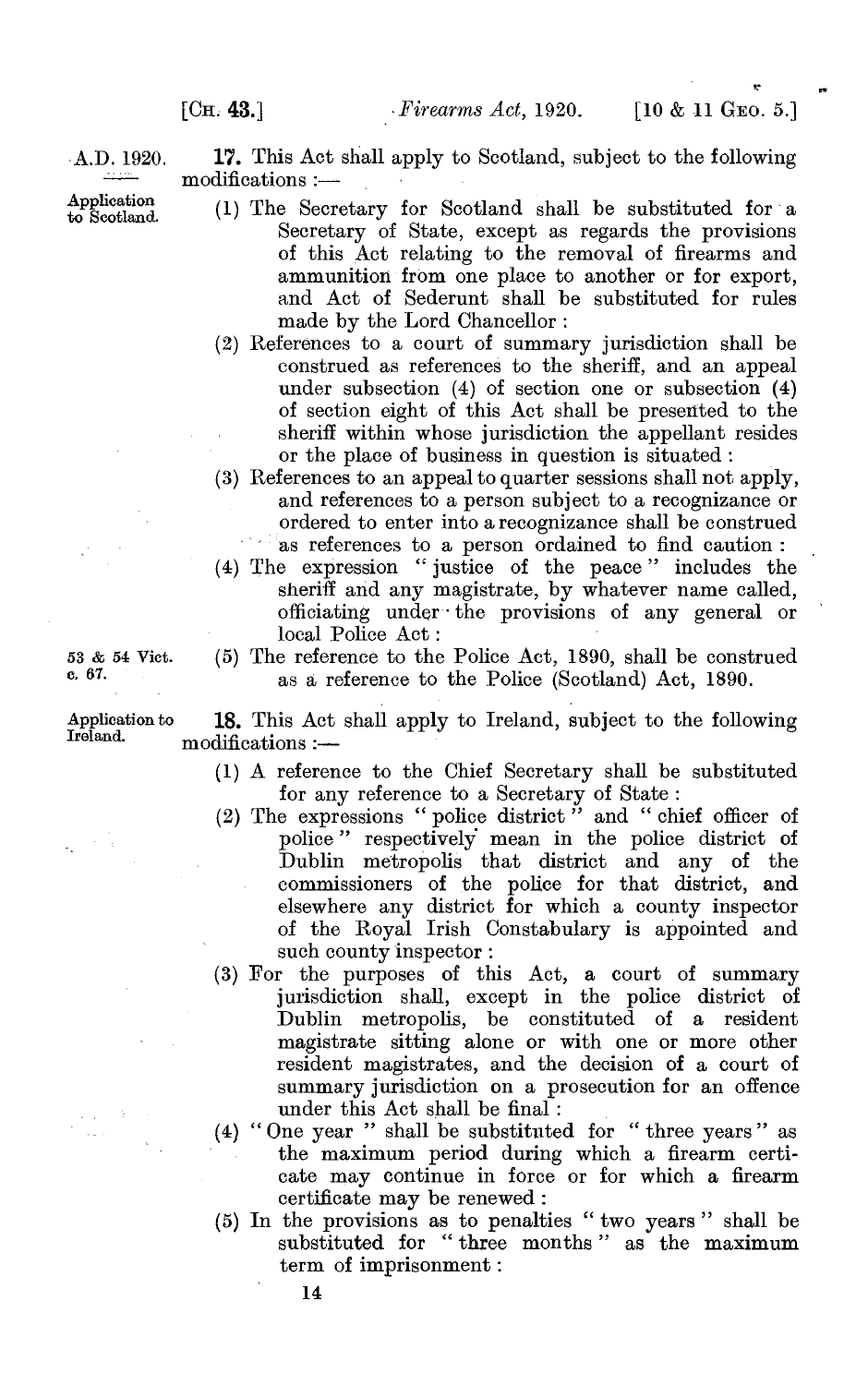- (6) In the provisions restricting the purchase, possession, A.D. 1920. and use of firearms by persons under fourteen, " sixteen years " shall be substituted for "fourteen years":
- (7) A reference to the enactments relative to pawnbrokers in Ireland shall be substituted for the reference to the Pawnbrokers Act, 1872. 35 & 36 Viet. the Pawnbrokers Act, 1872.  $35 \& 36$  Vict.
- (8) Section eighteen of the Criminal Justice Administration  $\frac{c}{4}$  & 5 Geo. 5. Act,  $1914$ , so far as it limits the aggregate term of c. 58. imprisonment where two or more sentences of imprisonment passed by a court of summary -jurisdiction are ordered to run consecutively, shall not apply in any case where any of the sentences is passed for an offence under this Act :
- (9) Provisions as to appeals shall not apply :
- (10) The exemption in favour of any person conducting or carrying on a miniature rifle range or shooting gallery or using a miniature rifle or ammunition at any such range or gallery shall not apply :
- (11) Any constable authorised in writing in that behalf by the chief officer of police shall have the same powers as if the authority were a search warrant issued by a justice of the peace under this Act :
- (12) In addition to any other powers conferred on him under this Act, or otherwise, any constable may arrest without warrant any person whom he believes to be in possession of, or to be using or carrying, a firearm or ammunition in contravention of any of the provisions of this Act, and may search any such person, and whether arresting him or not may seize and detain any firearm or ammunition in his possession or used or carried by him :
- (13) For the purposes of the Explosives Substances Act, 1883, any firearm within the meaning of this Act shall be deemed to be an explosive substance.

19.—(1) This Act may be cited as the Firearms Act, 1920. Short title,<br>(2) The Pistols Act, 1903 is bereby repealed sepeal, and

(2) The Pistols Act, 1903, is hereby repealed. **a expeal, and** (3) This Act shall come into operation on the first day of ment. tember. nineteen hundred and twenty:  $\frac{3 \text{ Edw}}{2 \text{ Edw}}$ . September, nineteen hundred and twenty : 3 Education 3 Education 1 State may as respects any of c. 18.

Provided that a Secretary of State may, as respects any of the provisions of this Act, by order, substitute some subsequent date or dates, not being later than the first day of December, nineteen hundred and twenty, as the date or dates on which those provisions are to come -into operation.